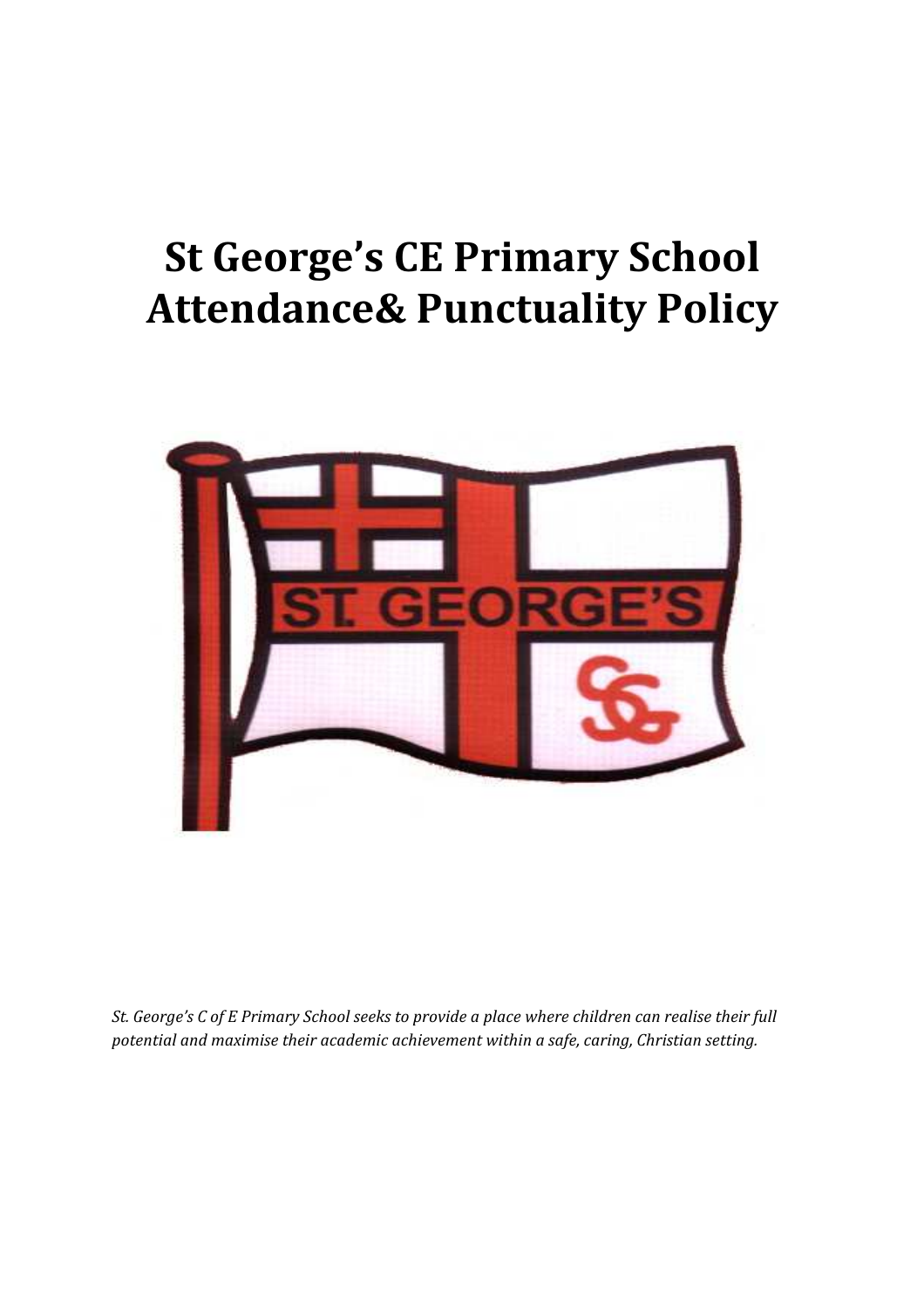## MISSION STATEMENT

St. George's C of E Primary School seeks to provide a place where children can realise their full potential and maximise their academic achievement within a safe, caring, Christian setting.

## We aim to ensure:-

- That children enjoy their time in school and feel happy, safe and valued.
- That children reach their potential in all areas of the curriculum and acquire appropriate and useful skills and knowledge which will prepare them to become independent learners.
- That work is well planned and provides realistic challenges and targets for future progress.
- That children grow throughout school to become responsible citizens who respect others and are becoming ready to take their place in future society.
- That the Christian ethos provides a stimulating, supportive and purposeful environment.

## As a school we aim to:

- Maintain an attendance rate of a minimum of 96%.
- Maintain parents' and pupils' awareness of the importance of regular attendance.

# Good attendance is important because:

- Statistics show a direct link between under-achievement and poor attendance.
- Regular attenders make better progress, both socially and academically.
- Regular attenders find school routines and school work easier to cope with.
- Regular attenders find learning more satisfying.
- Regular attenders have an easier transfer to secondary school.

## As a parent you can help us by:

- Ringing on the first morning of all absences with the reason and saying when the child will return.
- Arranging dental and doctor's appointments out of school hours or during school breaks.
- Sending in a note explaining the reason for absence on your child's return to school after an illness.
- Keeping us updated by telephone or letter if your child has an extended period of absence due to illness.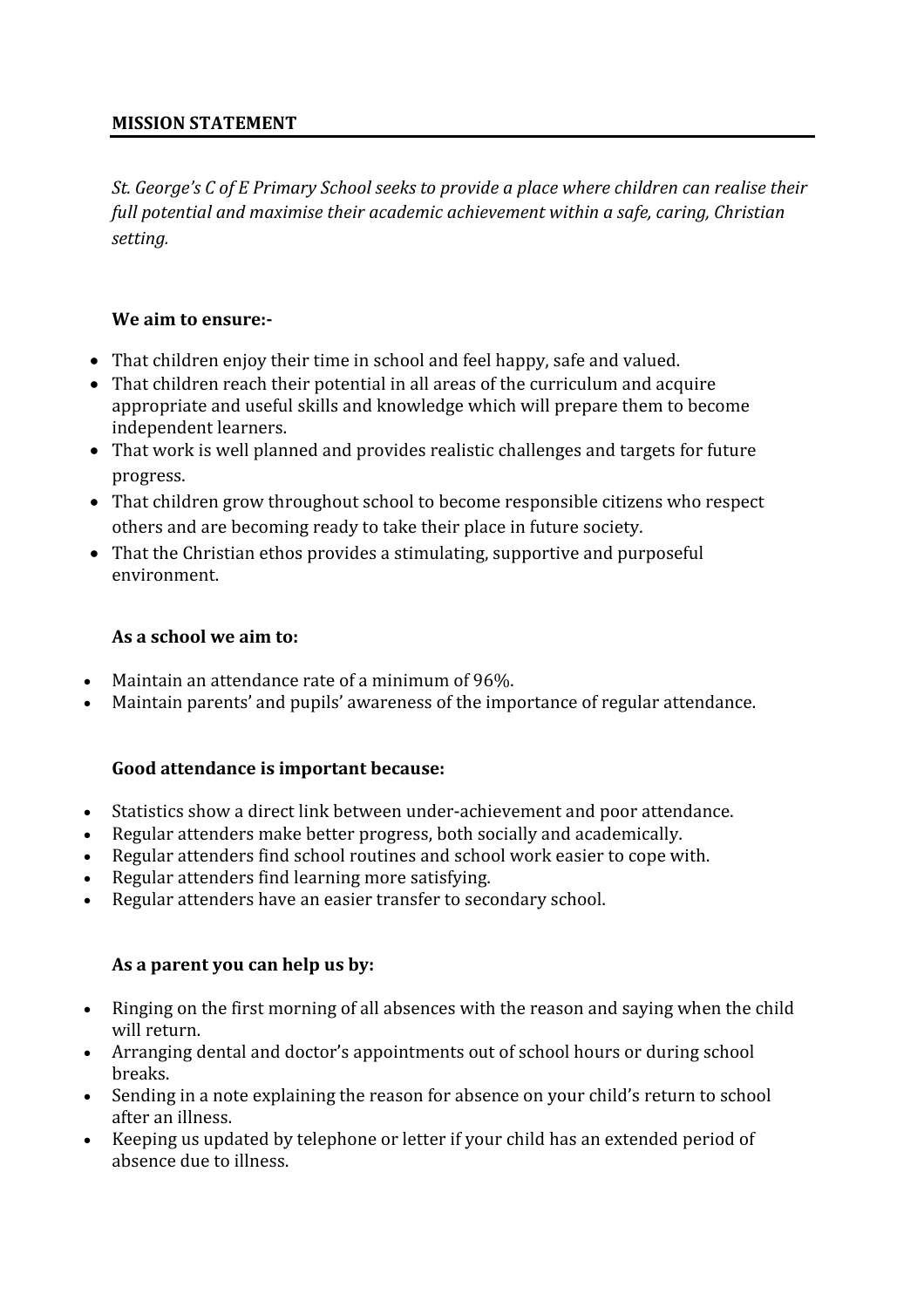# We shall:

- Follow up unexplained absences by phone calls and letters as soon as possible. You will receive a text on the first morning of your child's absence.
- Remind parents of the importance of regular attendance and punctuality in newsletters.
- Acknowledge and reward good attendance e.g. through certificates and a weekly trophy for the best attending class in school.
- Publish your child's attendance rate on his/her annual school report.
- Let you know if we have concerns regarding your child's attendance.
- If we continue to have concerns make a referral to the Education Welfare Officer.

# Authorised Absence

Some absences are allowed by law and are known as 'authorised absences'. For example, if a child is ill, family bereavement, religious observance.

We realise that there are rare occasions when there might be a particular problem that caused you child to be absent. Please let us know as we shall try to deal with it sympathetically.

# Unauthorised Absence

There are times when children are absent for reasons, which are not permitted by law. There are known as 'unauthorised absences'. Examples of unauthorised absence are:

- Waiting on a delivery
- Going for a family day out
- Sleeping in after a late night
- Going shopping or for a hair cut
- Your child's birthday
- Unapproved holidays
- Where there is no explanation for the absence or where the explanation or reason for the absence is considered unsatisfactory.
- Unauthorised absences will be reported to the Local Authority. The Education Welfare Officer may contact you and consider taking legal action against you if your child has unauthorised absences.

# Punctuality

- Morning registration is at 8.55am. This is the time your child should be in class.
- Lateness is classed as any child coming into school after 8.55a.m. All children arriving after 8.55a.m. must report to the office. After 9.30am it is classed as an unauthorised absence.
- Lateness is monitored monthly. Where children have persistent lateness problems the Children and Families Officer will contact parents to discuss the matter.
- It is important to be on time as the first few minutes of the school day are often used to give out instructions or organise schoolwork for the rest of the day.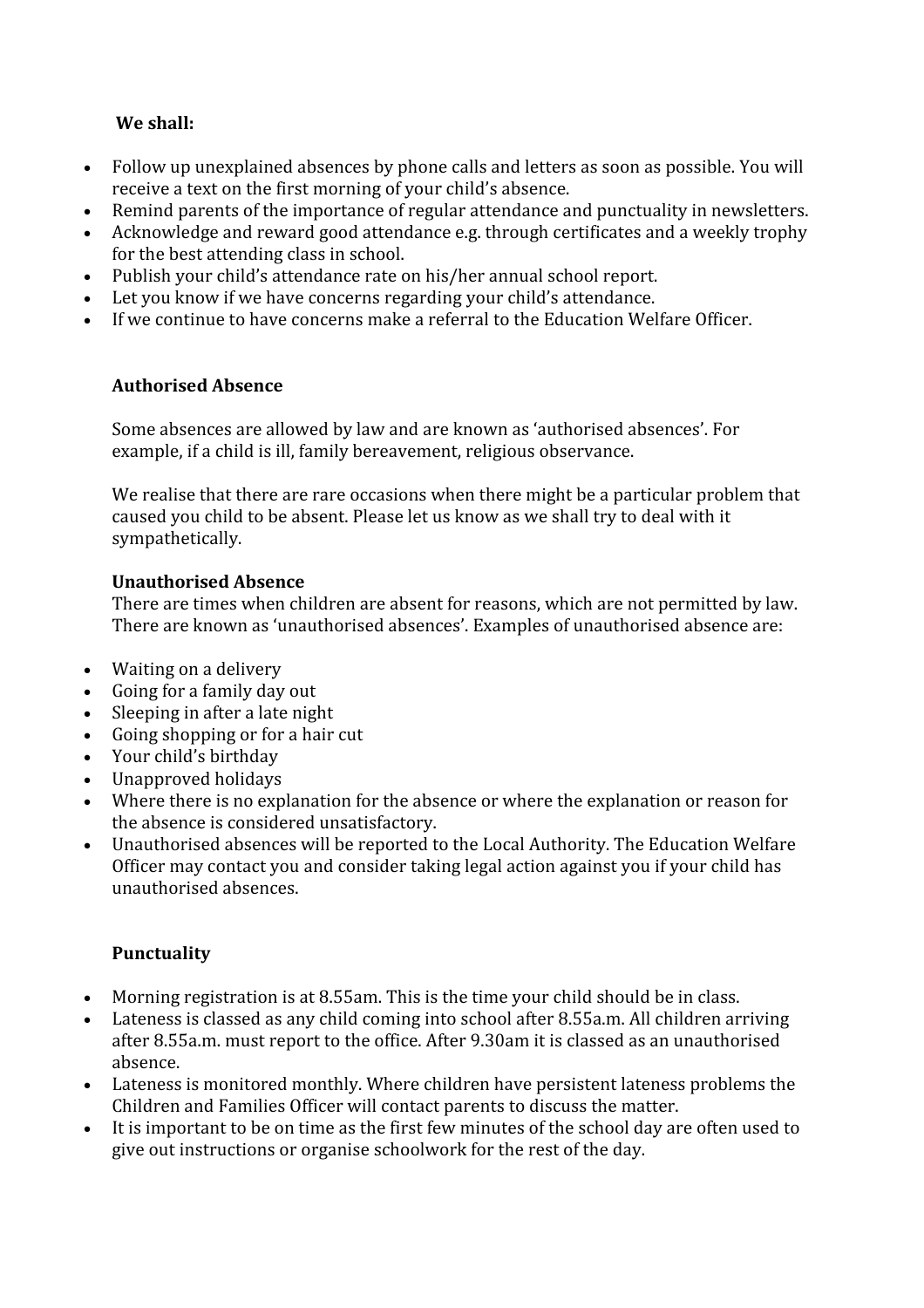- If your child misses this short but vital session, their work for the whole day may be affected. Late arrivals are disruptive to the whole class and often embarrassing for your child.
- Arrival after the close of registration may be marked as unauthorised absence in line with the DfE guidance.
- You will be contacted to discuss the matter further if your child is regularly late for school.

# Term Time Leave of Absence

We are always concerned about the amount of school time pupils miss as a result of family holidays. There is no entitlement to time off in term time. Leave of absence is only allowed at the discretion of the Headteacher in accordance with the school policy as agreed by the board of governors.

# It is our policy:

- That only in exceptional circumstances will holidays be allowed during term-time.(The cheaper cost of holidays in term time is not an acceptable reason for an application).
- There is no entitlement to time off in term time. If your child has over 10 sessions (5 days) of unauthorised absence then they will automatically be issues with a fixed penalty warning. Therefore unless the application meets the exceptional circumstances criteria and your absence is for longer than 5 days the fixed penalty notice will be instigated.
- If your absence is less than 10 sessions (5 days) authorisation may still be refused if your child's attendance in the last 12 months has been below 96%. All absences will be included as part of the 5 days. If your child is away from school without permission for a period of one week (10 sessions) then any further instances of unauthorised absences will trigger the fixed penalty process.
- Try to minimise time out of school by timing holidays at either end of a school break.
- Avoid taking a holiday in September, as it is very unsettling for a child to miss the start of the school year. Avoid taking a holiday in SATs years (Year 2 and Year 6).
- If the school does not agree and you take your child on holiday, the absence will be unauthorised.
- Please remember that the more time your child misses from school, the more difficult it is for them to catch up with their work. Valuable learning time is lost. A good understanding of the work can only take place when the pupil is in the classroom. No holiday requests will be granted during the week in May in which SATs take place for Year 2 and Year 6.
- Any holiday application for a child with less that 90% attendance for whatever reason will be refused. Between 90% and 95%, a meeting will be arranged with the Headteacher. For authorisation to be given we would expect the pupil's attendance to be over 96%.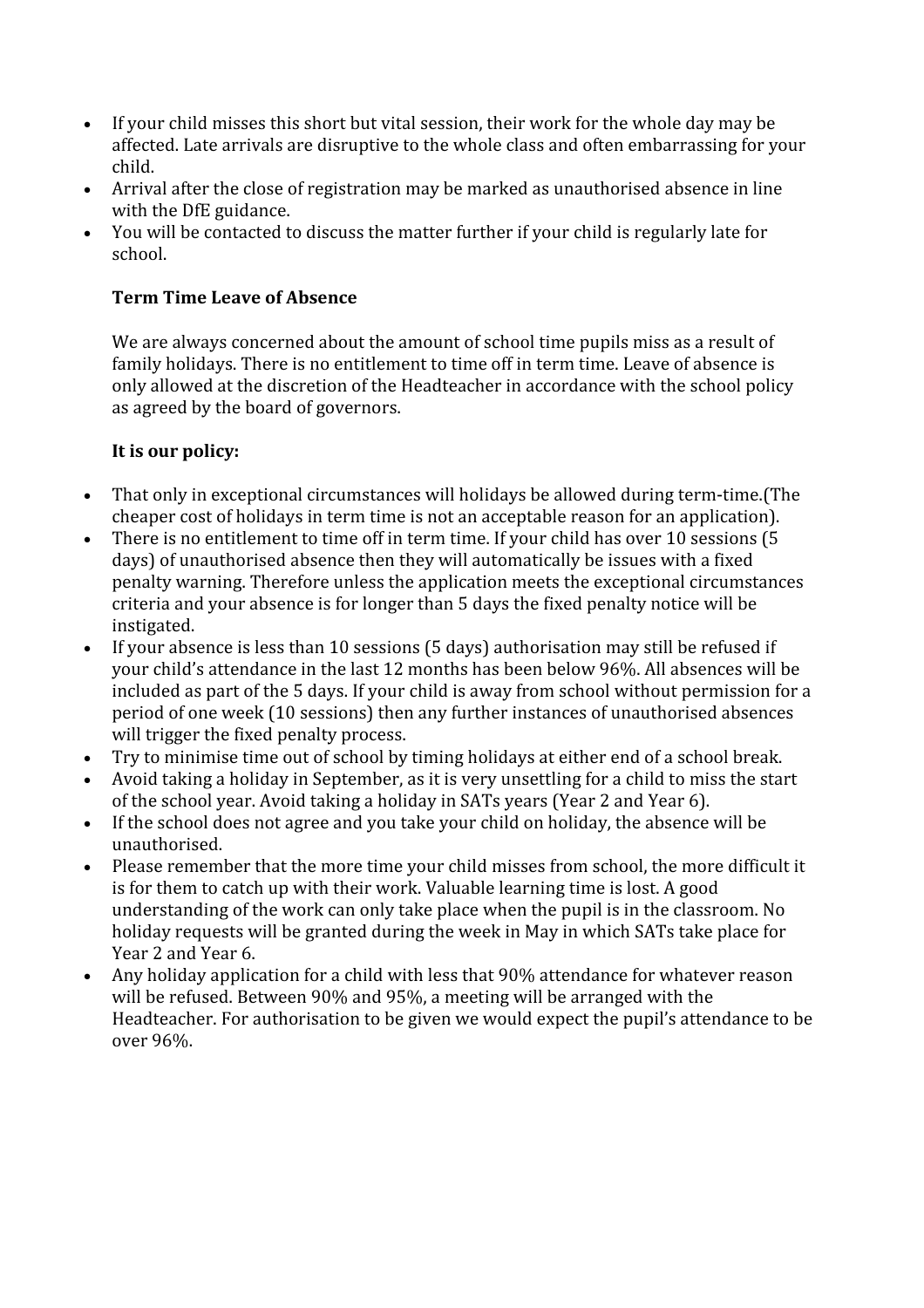## Response to absence

If school has not been notified about a child's absence, a member of staff will contact the parent/carer on the first morning.

If the parent notifies the school of a child's reason of absence, but the child continues to be absent for more than a week then an update check will be made by the school in the form of a phone call.

If the child continues to be absent the Children and Families Officer will either write to the parent/carer or consider a referral to the Education Welfare Officer or the school nurse.

If an absence is unexplained the school will write to the parents for an explanation. If no reason is forthcoming a phone call will made.

Any absence considered not to be a justified reason will remain unauthorised. A series of unauthorised absences will trigger a meeting with the Children and Families Officer and the Education Welfare Officer.

Where children have persistent attendance problems the Children and Families officer will invite parents/carers into school to a formal meeting with the Education Welfare Officer.(Attendance Panel)

# Recording

The class teacher will take a register recording who is present and absent from school at 8.55am. At 9.00am the register is taken to the office. Any late pupils should then enter the school through the main entrance. If any pupil arrives late the time and reason for late arrival will be recorded. All staff need to be aware that any child arriving late MUST register at the office for purposes of fire regulations.

Afternoon registration is completed by 1pm and this is then taken to the office for both classes.

Reasons for absence may be offered verbally by phone. The school may then decide if it wishes to authorise the absence or record it as an unauthorised absence. This decision will be made within the guidance set out in the 1996 Education Act which identifies the following reasons as acceptable reasons of an authorised absence:

- The child is ill or is prevented from attending by unavoidable cause;
- The child lives over a certain distance from the school and either the LA has failed to make suitable arrangements to register the child at a nearer school or the LA has failed to make suitable transport arrangements.
- The child is absent on days exclusive set apart for religious observance in their particular faith.
- The child is absent 'with leave'. This refers to leave being granted by the school, not by the parent, and would normally relate to no more than 5 school days in any 1 year.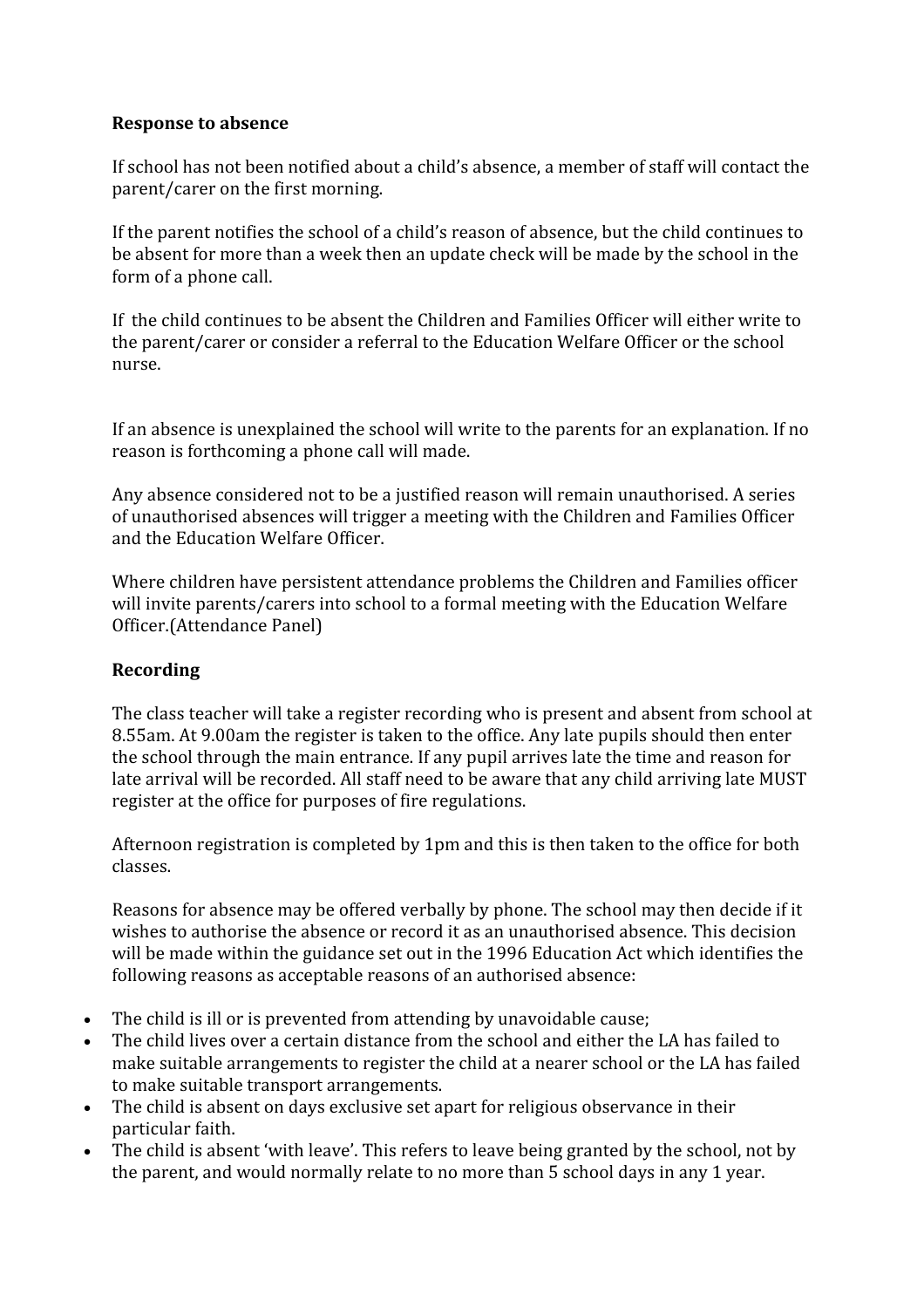• A reason for a period of absence is always required. The school will contact parents who have not offered a reason.

## Attendance Codes

A set of standard codes is used consistently within the register. These codes are input into the register as required and are used to give more meaning to the register and provide statistical data.

## Requests for Leave of Absence

If parents wish to request a period of leave they are required to complete an absence permission form. If the request is denied the school will inform the parent of the reason by letter and the request will be noted in the register. Leave of absence will not be offered to pupils for family holidays except under exceptional circumstances.

## Monitoring

The Children and Families Officer and the Education Welfare Officer will review the attendance of all the pupils on a regular basis and any pupils identified as a concern having less than 90% attendance more often. A letter will be sent to the parents of any pupil identified as having attendance problems informing them of the school's concerns and offering support to resolve any problems that may be impeding a child from attending. The pupil's attendance will be closely monitored and if after another month there appears to be no improvement the parents of the pupil will be invited to a meeting with the Children and Families Officer to discuss the issue and hopefully resolve any issues preventing the pupil from attending. If the parents do not attend the meeting or after such meeting the attendance of the pupil does not improve a formal referral to the Educational Welfare Officer will be made. The registration system provides reports and information that assist the school to monitor attendance. These reports will be accessed and provide information to assist the school to manage attendance issues strategically. The Education Welfare Officer will also have access to this information and will use the reports to support their role.

## Children Missing Education

When pupils leave and cannot be contacted then the child is considered to be a Child Missing Education. This means that the Local Authority has a legal duty to carry out an investigation into the whereabouts of the child. A referral will be made to the CME team by the Children and Families Officer.

# Legal Note

Parents have a legal duty to ensure the regular and full time attendance at school of registered pupils (Education Act 1996). The Education Welfare Officer aims to work